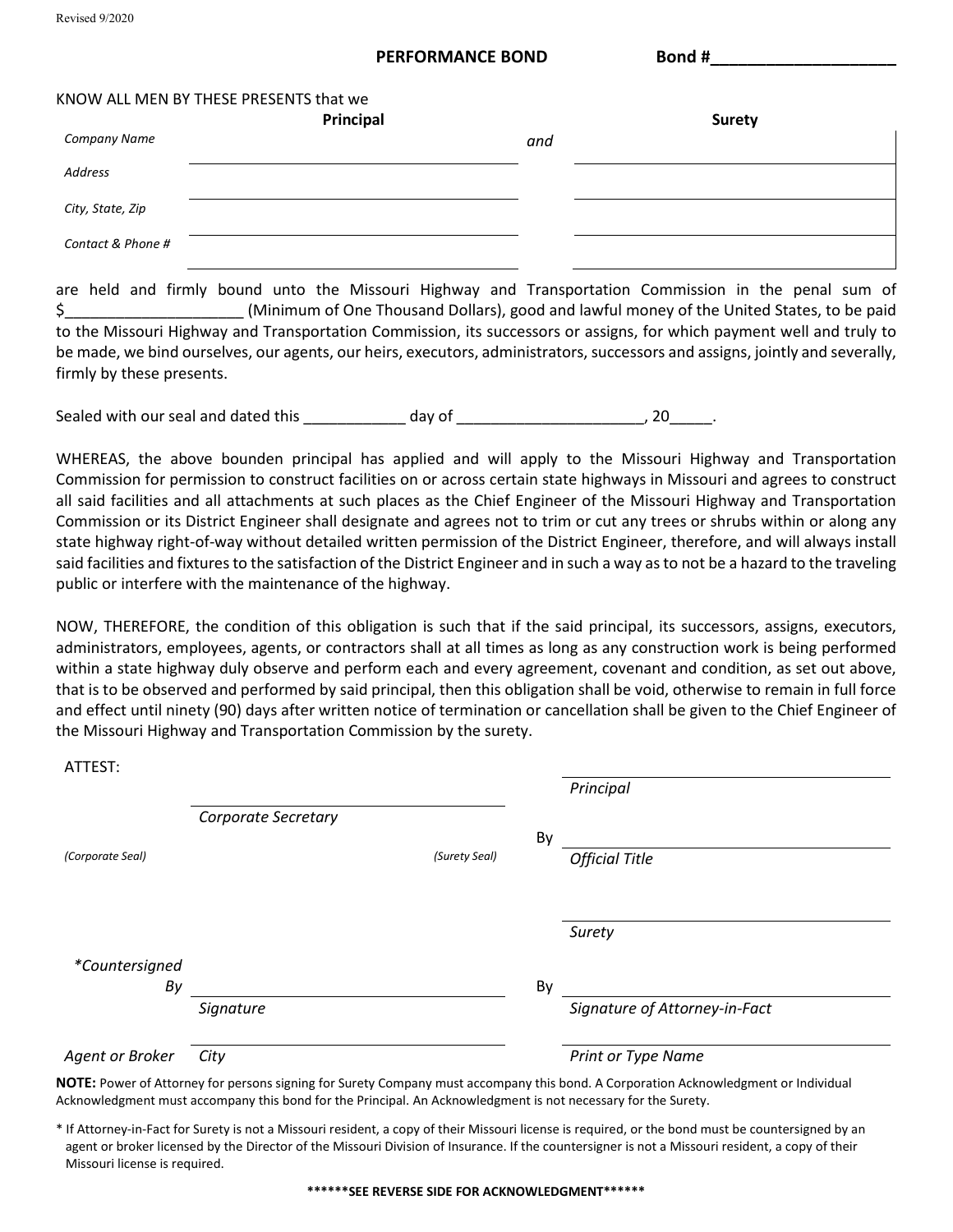#### **PRINCIPAL'S ACKNOWLEDGMENT**

#### *1. FORM TO BE USED IF PRINCIPAL IS AN INDIVIDUAL*

|                                                                            |                                                                                                                                                                                                                                | )ss. |                                                                                                                           |
|----------------------------------------------------------------------------|--------------------------------------------------------------------------------------------------------------------------------------------------------------------------------------------------------------------------------|------|---------------------------------------------------------------------------------------------------------------------------|
|                                                                            |                                                                                                                                                                                                                                |      |                                                                                                                           |
| appeared expression appeared<br>the same as his free act and deed.         |                                                                                                                                                                                                                                |      | to me known<br>to be the person described in and who executed the foregoing instrument, and acknowledged that he executed |
| Notary Public                                                              |                                                                                                                                                                                                                                |      |                                                                                                                           |
|                                                                            | My Commission Expires example and the commission of the series of the contract of the contract of the contract of the contract of the contract of the contract of the contract of the contract of the contract of the contract |      |                                                                                                                           |
| 2. FORM TO BE USED IF PRINCIPAL IS A PARTNERSHIP OR UNINCORPORATED COMPANY |                                                                                                                                                                                                                                |      |                                                                                                                           |
|                                                                            |                                                                                                                                                                                                                                |      |                                                                                                                           |
|                                                                            |                                                                                                                                                                                                                                | )ss. |                                                                                                                           |
|                                                                            |                                                                                                                                                                                                                                |      |                                                                                                                           |
| the same as his free act and deed.                                         |                                                                                                                                                                                                                                |      | to be the person described in and who executed the foregoing instrument, and acknowledged that he executed                |
| Notary Public                                                              |                                                                                                                                                                                                                                |      |                                                                                                                           |
|                                                                            | My Commission Expires example and the commission of the series of the contract of the contract of the contract of the contract of the contract of the contract of the contract of the contract of the contract of the contract |      |                                                                                                                           |
| 3. FORM TO BE USED IF PRINCIPAL IS A CORPORATION                           |                                                                                                                                                                                                                                |      |                                                                                                                           |
|                                                                            |                                                                                                                                                                                                                                | )ss. |                                                                                                                           |
|                                                                            |                                                                                                                                                                                                                                |      |                                                                                                                           |
|                                                                            |                                                                                                                                                                                                                                |      |                                                                                                                           |
| the same as his free act and deed.                                         |                                                                                                                                                                                                                                |      | to be the person described in and who executed the foregoing instrument, and acknowledged that he executed                |
| <b>Notary Public</b>                                                       |                                                                                                                                                                                                                                |      |                                                                                                                           |
|                                                                            |                                                                                                                                                                                                                                |      |                                                                                                                           |

**Return Performance Bond Form and Power of Attorney form to: Highway Safety & Traffic, MoDOT, PO Box 270, Jefferson City, MO 65102**